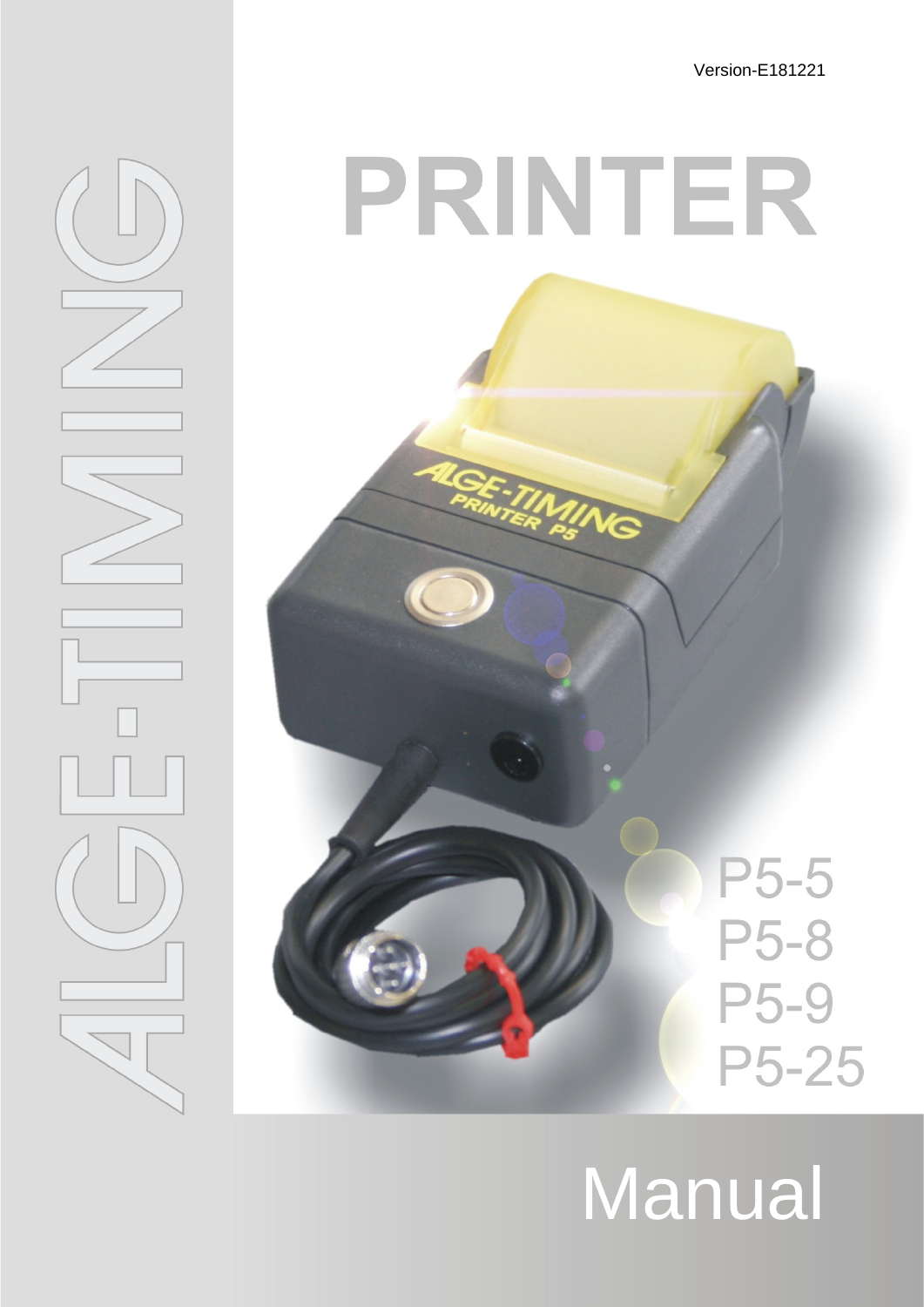

### **Important Information**

### **General**

Before using your ALGE-TIMING device read the complete manual carefully. It is part of the device and contains important information about installation, safety and its intended use. This manual cannot cover all conceivable applications. For further information or in case of problems that are mentioned not at all or not sufficiently detailed, please contact your ALGE-TIMING representative. You can find contact details on our homepage [www.alge-timing.com](http://www.alge-timing.com/)

### **Safety**

Apart from the information of this manual all general safety and accident prevention regulations of the legislator must be taken into account.

The device must only be used by trained persons. The setting-up and installation must only be executed according to the manufacturer's data.

### **Intended Use**

The device must only be used for its intended applications. Technical modifications and any misuse are prohibited because of the risks involved! ALGE-TIMING is not liable for damages that are caused by improper use or incorrect operation.

### **Power supply**

The stated voltage on the type plate must correspond to voltage of the power source. Check all connections and plugs before usage. Damaged connection wires must be replaced immediately by an authorized electrician. The device must only be connected to an electric supply that has been installed by an electrician according to IEC 60364-1. Never touch the mains plug with wet hands! Never touch live parts!

### **Cleaning**

Please clean the outside of the device only with a smooth cloth. Detergents can cause damage. Never submerge in water, never open or clean with wet cloth. The cleaning must not be carried out by hose or high-pressure (risk of short circuits or other damage).

### **Liability Limitations**

All technical information, data and information for installation and operation correspond to the latest status at time of printing and are made in all conscience considering our past experience and knowledge. Information, pictures and description do not entitle to base any claims. The manufacturer is not liable for damage due to failure to observe the manual, improper use, incorrect repairs, technical modifications, use of unauthorized spare parts. Translations are made in all conscience. We assume no liability for translation mistakes, even if the translation is carried out by us or on our behalf.

### **Disposal**

If a label is placed on the device showing a crossed out dustbin on wheels (see drawing), the European directive 2002/96/EG applies for this device.

Please get informed about the applicable regulations for separate collection of electrical and electronical waste in your country and do not dispose of the old devices as household waste. Correct disposal of old equipment protects the environment and humans against negative consequences!



### **Copyright by** ALGE-TIMING **GmbH**

All rights reserved. Any duplication, either in full or in part, requires the prior written consent of the copyright holder.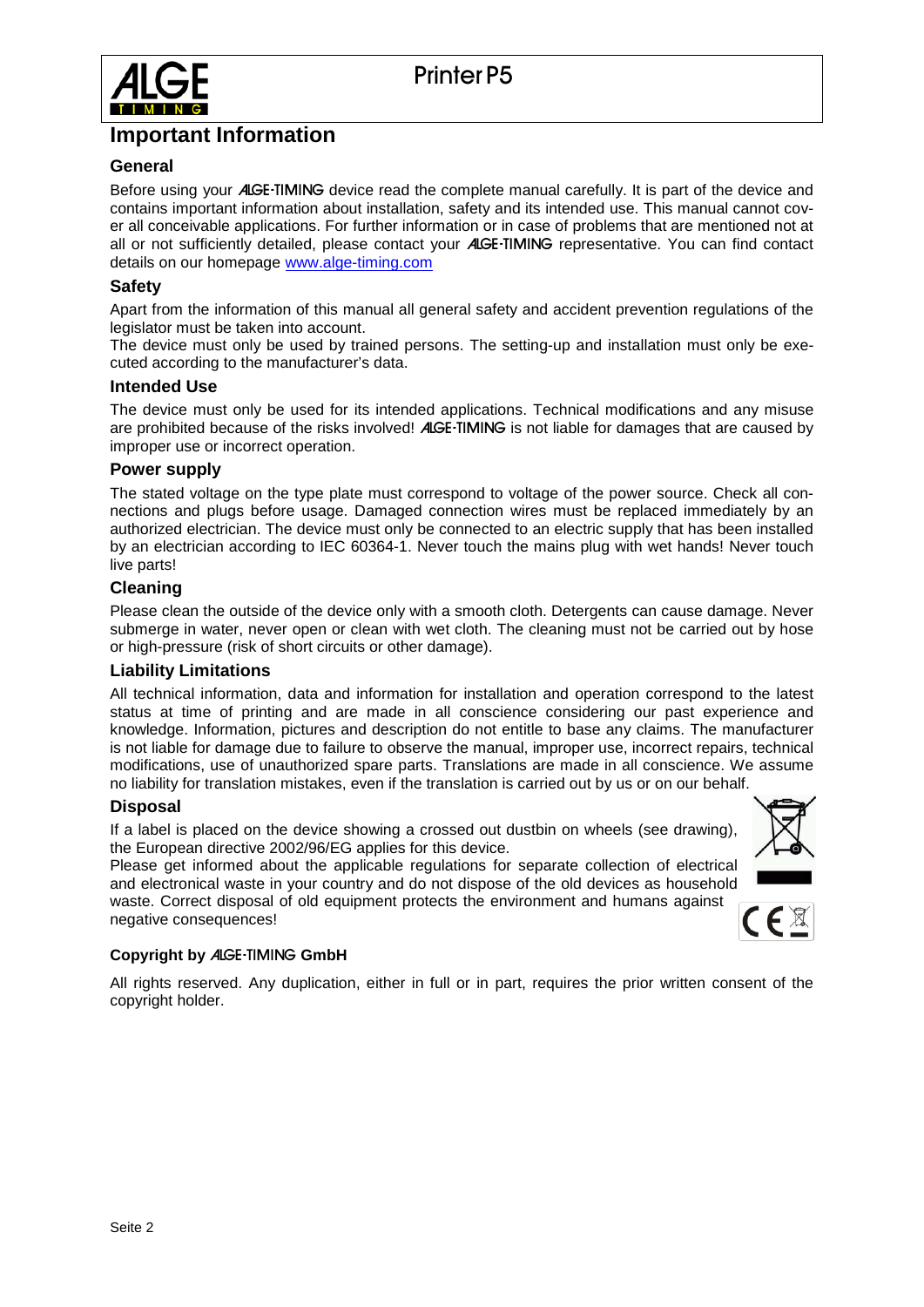

# **1 General**

The printer P5 has got an easy to operate thermal printer. The printing head do not move and the roller is integrated into the paper cover. That means that in case of changing paper you just have to open the printer, insert a new roll of paper, insert the paper through the tear-off edge and close the printer cover. The printer works fast and silently and prints up to 6 lines per seconds.

# **2 Printer P5 types**

**Printer P5-5:** with connecting cable for Timer S4, SWC, OPTIc, StartJudge **Printer P5-8:** with connecting cable for Comet (only with external supply). **Printer P5-8:** with connecting cable for Comet (only with external supply), TDC, TM-SWIM<br>**Printer P5-25:** with connecting cable for Timy **Printer P5-25:** with connecting cable for Timy<br>**Printer P5-9:** with connecting cable for PC (c with connecting cable for PC (only with external supply)

The printer P5 do not function with Timer S3 and Selftimer SF2, since the printer-interface is not compatible.

**Sign height:** 16 x 20 points, B x H = 1,9 x 2.0 mm

approx. 1,5 A by printing a line (ALGE-mode)

all models approx. 0,350 kg (without paper)

on order: 4800, 9600, 19200, 28800 or 38400

Supplying plugs (6 to 15 VDC)

**Activity input:** approx. 20 mA standby

reel length approx. 23 m

50  $\circ$  $O<sub>1</sub>$  $O<sub>3</sub>$ 40

up to 6 lines per second

## **3 Technical details**

**Printing principle:** graphics supporting thermal printer<br> **Printing speed:** up to 6 lines per second **Signs per line:** with standard character height, 21 signs per line<br> **Sign height:** 16 x 20 points, B x H = 1,9 x 2.0 mm **Sign matrix: Size of point:** diameter 0,125 mm<br> **Character set:** Matrix printer **Character set:**<br>Operating elements: **Operating elements:** Switcher for paper feeder<br> **Connecting plugs:** Supplying plugs (6 to 15) **Connecting jack:** depending on type (see below), cable length approx. 1m<br> **Supply:** of timing device or external (5 to 15 VDC) **Supply:** of timing device or external (5 to 15 VDC)<br> **Activity input:** approx. 20 mA standby

**Paper: Paper: hermal paper, 57 mm wide, reel diameter 49 mm,** 

**Operating temperature:** -20 to 55°C<br>**Dimensions:** B x T x H = **Dimensions:** B x T x H = 90 x 157 x 64 mm<br> **Weight:** all models approx. 0,350 kg (v **Interface:** RS 232 **Transfer speed:** factory setting: 2.400 Baud (necessary for ALGE devices)

**Protocol:** ASCII, 1 Startbit, no Paritybit, 8 Databit, 1 Stopbit

### **4 Plug assignment**

### **Printer P5-5:**

- 1 GND<br>3 RXD
	-
- 3 RXD (data input)<br>4 tension of supply tension of supply  $+6$  to  $+15$  VDC

### **Printer P5-25:**

- 12 GND<br>20 RXD
- 20 RXD (data input)<br>23 tension of supply
- 23 tension of supply 6 15 VDC<br>24 GND
- **GND**

Printer P5-8: 1 RXD (data input)<br>2 GND

- 2 GND<br>7 Tens
	- 7 Tension of supply +10 to +15VDC





### **Printer P5-9 (for RS 232 interface e.g. at PC):**

- 3 RXD (data input)
- 4 short circuit with 6<br>5 GND
- **GND**
- 6 short circuit with 4
- 7 short circuit with 8<br>8 short circuit with 7
- short circuit with 7

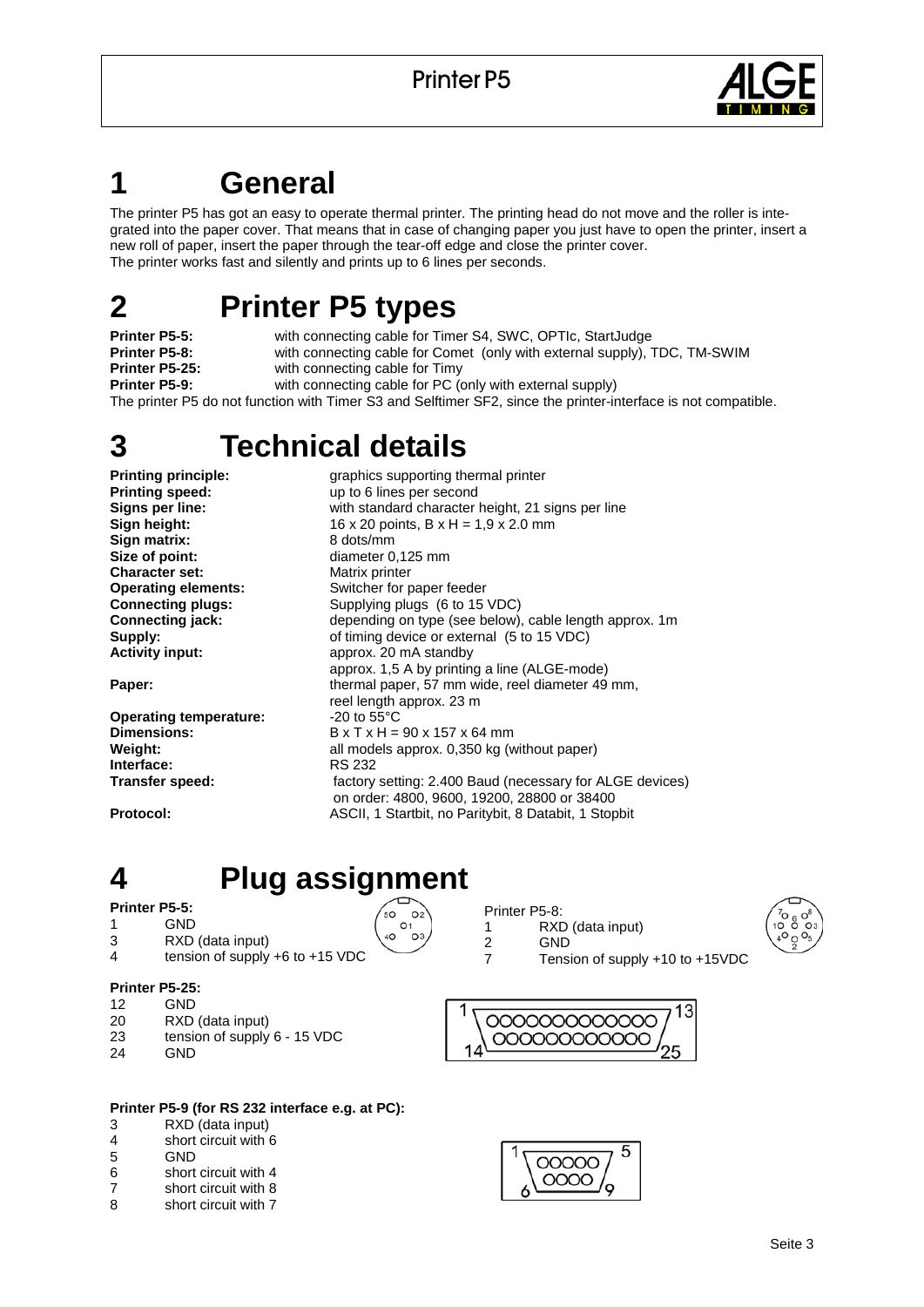

### **5 Printer P5 - Commands**

| <b>Text attribute:</b> |                 |                                                                |
|------------------------|-----------------|----------------------------------------------------------------|
| <b>SO</b>              | 14              | Switch-on wide print                                           |
| DC4                    | 20              | Switch-off wide print                                          |
| $ESC - n$              | 27 45 n         | Switch-on/off underlining                                      |
|                        |                 | $n = 0$ : off                                                  |
|                        |                 | $n = 1:$ on                                                    |
| ESC G n                | 27 71 n         | Switch-on/off inverse print                                    |
|                        |                 | $n = 0$ : off                                                  |
|                        |                 | $n = 1:$ on                                                    |
| ESC <sub>Hn</sub>      | 27 72 n         | Choose character height                                        |
|                        |                 | $n = 1$ : character height normal                              |
|                        |                 | $n = 2$ : character height doubled                             |
|                        |                 | $n = 3$ : character height trebled                             |
|                        |                 | $n = 4$ : character height quadrupled                          |
| ESC P n                | 2780 n          | Choose standard font: 1 = 16x20, 2=10x20, 3=8x20, 4=12x20 dots |
|                        |                 | $n = 1$ : standard font 16 x 20 dot                            |
|                        |                 | $n = 2$ : narrow font 10 x 20 dot                              |
|                        |                 | $n = 3$ : small font 8 x 20 dot                                |
|                        |                 | $n = 4$ : narrow font 12 x 20 dot                              |
| Graphics:              |                 |                                                                |
| ESC K I m data         | 27 75 l m data  | Print graphics data                                            |
|                        |                 | I  quantity dotlines (LSB)                                     |
|                        |                 | m  quantity of dotline (MSB)                                   |
|                        |                 | data  graphics data                                            |
| ESC k I m data         | 27 107 l m data | RLE print compressed graphic lines                             |
|                        |                 | I  quantity dotlines (LSB)                                     |
|                        |                 | m  quantity of dotline (MSB)                                   |
|                        |                 | data  RLE compressed graphic data                              |
| ESC * n data           | 27 42 n data    | print graphic line wit n Byte length                           |
|                        |                 | n  quantity of Bytes in one line $(1 \le n \le 54)$            |
|                        |                 | data  graphic data                                             |
| ESC L I m data         | 27 76 l m data  | print graphic in half resolution                               |
|                        |                 | Iquantity dotlines (LSB)                                       |
|                        |                 | m  quantity of dotline (MSB)                                   |
|                        |                 | datagraphic data                                               |
| ESC II m data          | 27 108 l m data | RLE print compressed graphic in half resolution                |
|                        |                 | Iquantity dotlines (LSB)                                       |
|                        |                 | m  quantity of dotline (MSB)                                   |
|                        |                 | data  RLE compressed graphic data                              |
| ESC # n data           | 27 35 n data    | print graphic line wit n Byte length and half resolution       |
|                        |                 | n  quantity of data bytes $(1 \le n \le 27)$                   |
|                        |                 | data  graphic data                                             |
| ESC X                  | 2788            | Print logo                                                     |
|                        |                 |                                                                |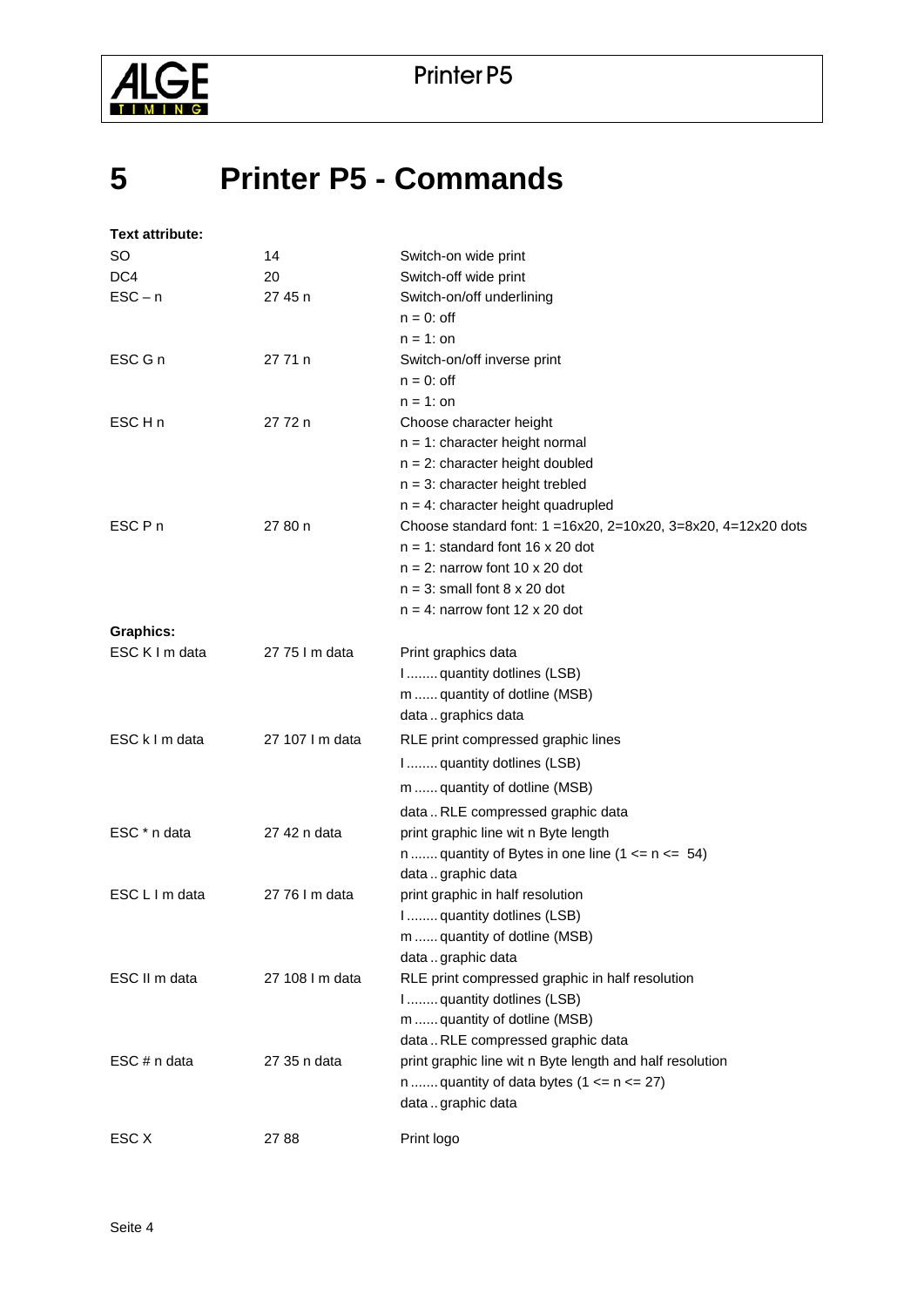### Printer P5



| ESC x lx mx ly my data 27 120 lx mx ly my |            | Logo defining<br>Ix quantity Bytes breadth (LSB)<br>mx  quantity Bytes breadth (MSB)<br>ly quantity Datolines height (LSB)<br>my  quantity Datolines heigth (MSB)<br>data  Logo data |
|-------------------------------------------|------------|--------------------------------------------------------------------------------------------------------------------------------------------------------------------------------------|
| General:                                  |            |                                                                                                                                                                                      |
| СR                                        | 13         | Print line and push the paper forward                                                                                                                                                |
| LF                                        | 10         | Print line and push paper forward                                                                                                                                                    |
| BS                                        | 8          | clear last sign in line puffer                                                                                                                                                       |
| CAN                                       | 24         | clear line puffer                                                                                                                                                                    |
| ESC A n                                   | 27 65 n    | push paper forward at character height + set n dotlines<br>$0 \le n \le 127$                                                                                                         |
| ESC B n                                   | 27 66 n    | Singular pushing forward of the paper at character height + n dot-<br>lines                                                                                                          |
|                                           |            | $0 \le n \le 127$                                                                                                                                                                    |
| ESC R n                                   | 27 82 n    | go back for n dotlines (2052)                                                                                                                                                        |
|                                           |            | $0 \leq n \leq 255$                                                                                                                                                                  |
| ESC @                                     | 27 64      | intitializing printer                                                                                                                                                                |
| ESC DC3                                   | 27 19      | get printer into sleep mode                                                                                                                                                          |
| <b>Special command sequence:</b>          |            |                                                                                                                                                                                      |
| ESC C n                                   | 27 67 n    | trigger out paper cut (2003)<br>$n = 0$ or 1                                                                                                                                         |
| ESC ESC D n                               | 27 27 68 n | adjust quantity of print division                                                                                                                                                    |
|                                           |            | $n = 0$ . adaptive (depending on printer data)                                                                                                                                       |
|                                           |            | $n = 1$ . print without split lines                                                                                                                                                  |
|                                           |            | $n = 2$ . print in two parts                                                                                                                                                         |
|                                           |            | $n = 3$ . print in three parts                                                                                                                                                       |
| ESC ESC C                                 | 27 27 67   | trigger out paper cut (2003)                                                                                                                                                         |
| ESC ESC T                                 | 27 27 84   | trigger out paper cut (2003)                                                                                                                                                         |
| ESC ESC 0                                 | 27 27 48   | feed rate with maximum speed                                                                                                                                                         |
| ESC ESC 1                                 | 27 27 49   | set maximum feed rate to 15 mm/s                                                                                                                                                     |
| ESC ESC 2                                 | 27 27 50   | set maximum feed rate to 25 mm/s                                                                                                                                                     |
| ESC ESC 3                                 | 27 27 51   | set maximum feed rate to 30 mm/s                                                                                                                                                     |
| ESC ESC 4                                 | 27 27 52   | set maximum feed rate to 40 mm/s                                                                                                                                                     |
| ESC ESC 8                                 | 27 27 56   | set maximum feed rate to 8 mm/s                                                                                                                                                      |
| ESC ESC 0 n                               | 27 27 68 n | set quantity of print devisions                                                                                                                                                      |

### **Printer P5 – status notifications:**

The printer reports his status via the serial interface to the host computer in terms of single signs. The following error messages are definied:

| Sign | <b>Description</b>                   |
|------|--------------------------------------|
|      | P End of paper                       |
|      | H Head Up                            |
|      | T  Head temperature over 70°C        |
|      | K Head temperature below 0°C         |
|      | M  Operating Voltage too high        |
|      | U Operating Voltage too low          |
|      | A defect of the paper cutter         |
| X    | Printer ready after trouble shooting |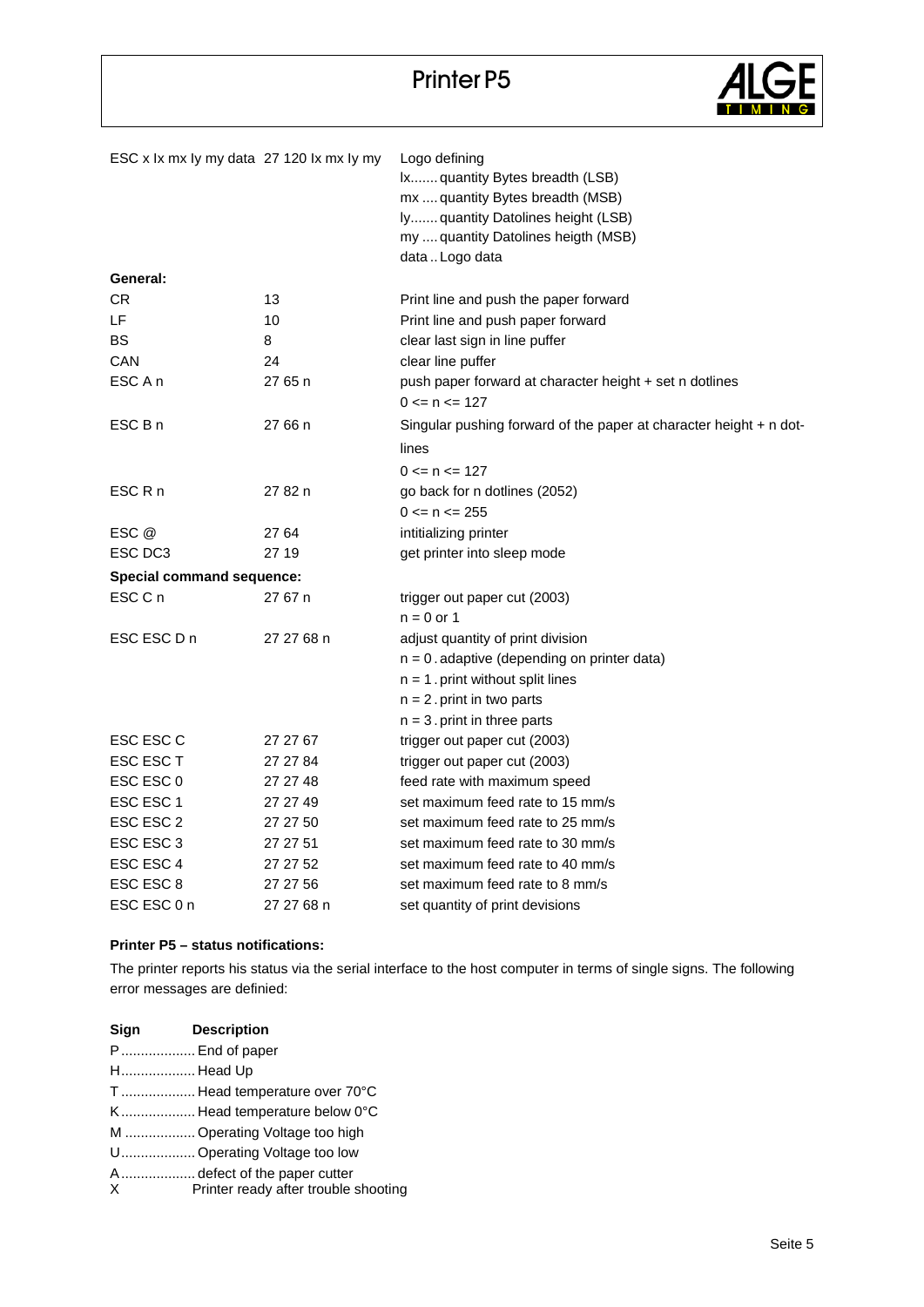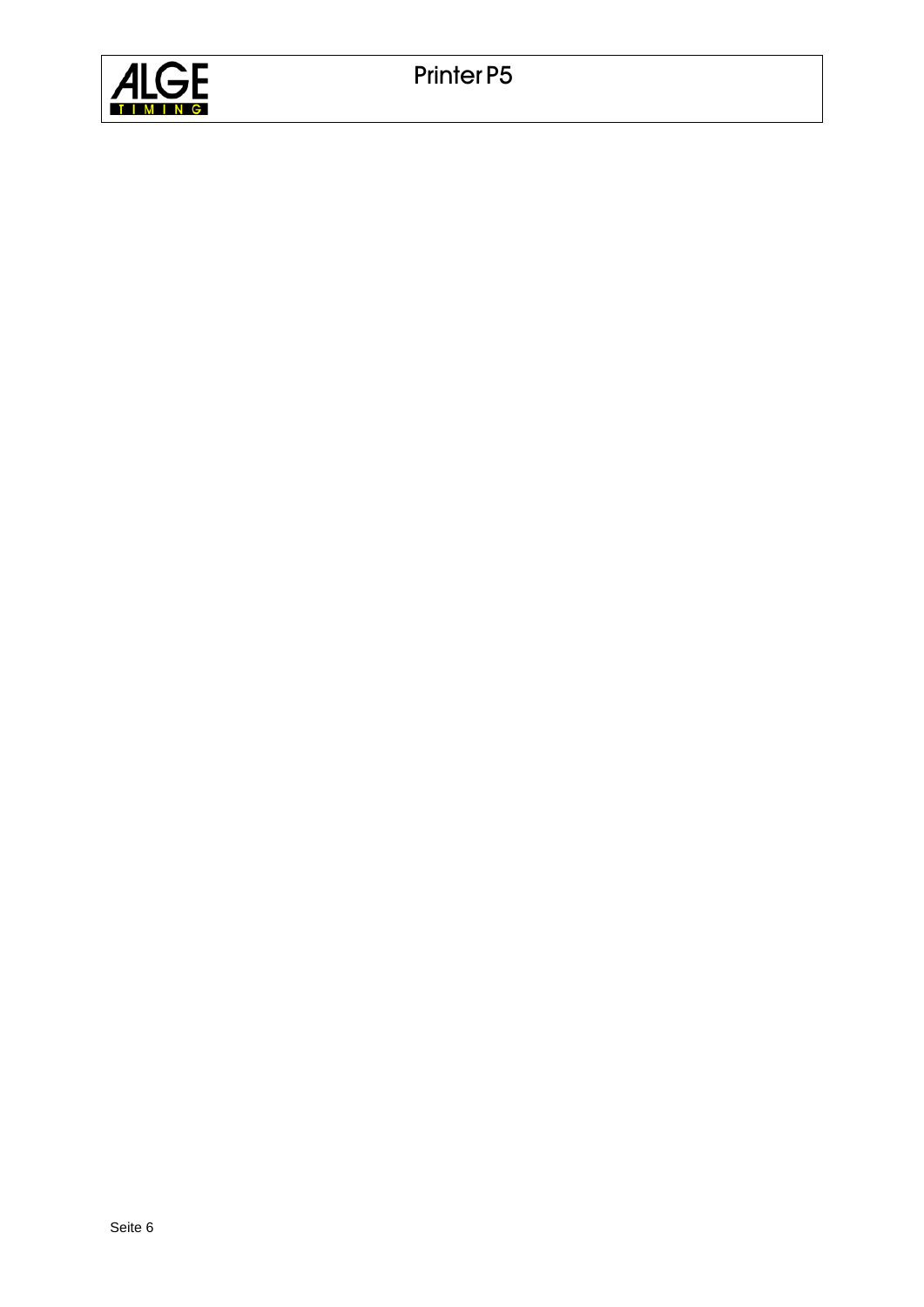### Printer P5